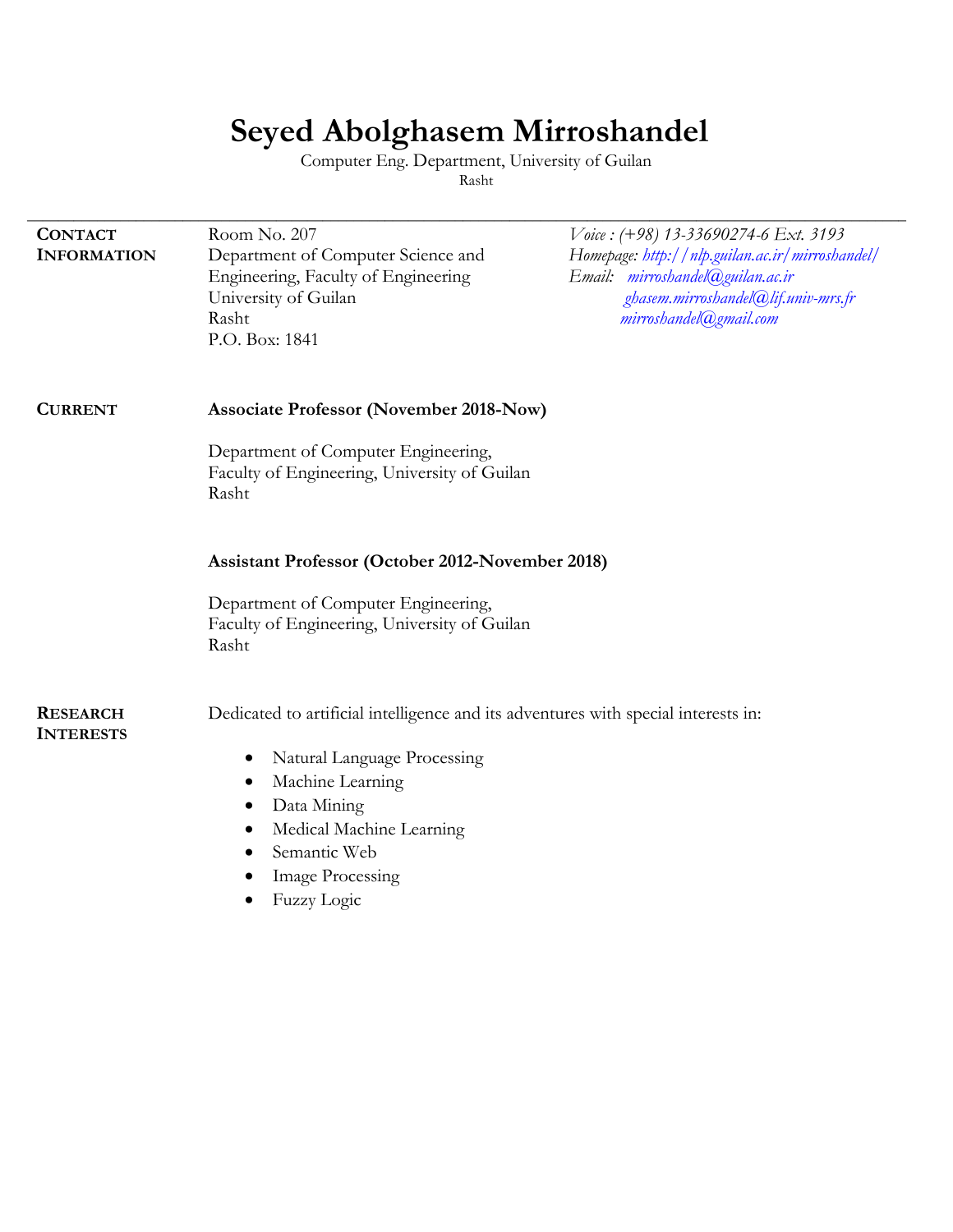**EDUCATION Aix-Marseille University, Marseille, France**

**Second Ph.D. in Computer Engineering (Sept. 2012-Dec. 2015) Major in Computer Science Under Supervision of Dr. Alexis Nasr Defended by Excellent Rank**

**Sharif University of Technology, Tehran**

**First Ph.D. in Computer Engineering (Sept. 2007-Sept. 2012) Major in Artificial Intelligence Under Supervision of Dr. Gholamreza Ghassem-Sani GPA: 18.08/20**

Ranked **first** among the entire university computer engineering students.

# **Sharif University of Technology, Tehran**

**M.Sc. in Computer Engineering (Sept. 2005-Sept. 2007) Major in Artificial Intelligence Under Supervision of Dr. Gholamreza Ghassem-Sani GPA: 18.88/20**

- Ranked **first** among the entire university computer engineering students in Semesters two, three and four.
- Ranked **first** among the entire university computer engineering students.

Relevant Course Work (all with grades A+ or A): *Artificial Intelligence Planning, Image Processing, Neural Networks, Natural Language Processing, Machine Learning, Evolutionary Computing, Speech Recognition, Semantic Web, Data Mining, Mobile Computing, M.Sc. Thesis.*

# **University of Tehran, Tehran**

# **B.Sc. in Computer Engineering (Sept. 2001-June 2005) Major in Software Engineering GPA: 16.65/20**

- Ranked **second** among the entire university computer engineering students in year 2004
- Ranked **third** among the entire university computer engineering students in year 2003.
- Ranked **forth** among the entire university computer engineering students.

Relevant Course Work (all with grades A+ or A) : *Advanced Programming, Assembly Language, Data Structure, Advanced Algorithm Design, Compilers Theory and Design, Computer Architecture, File Structure, Internet Engineering, Management Information Systems, Design of Programming Languages, Software*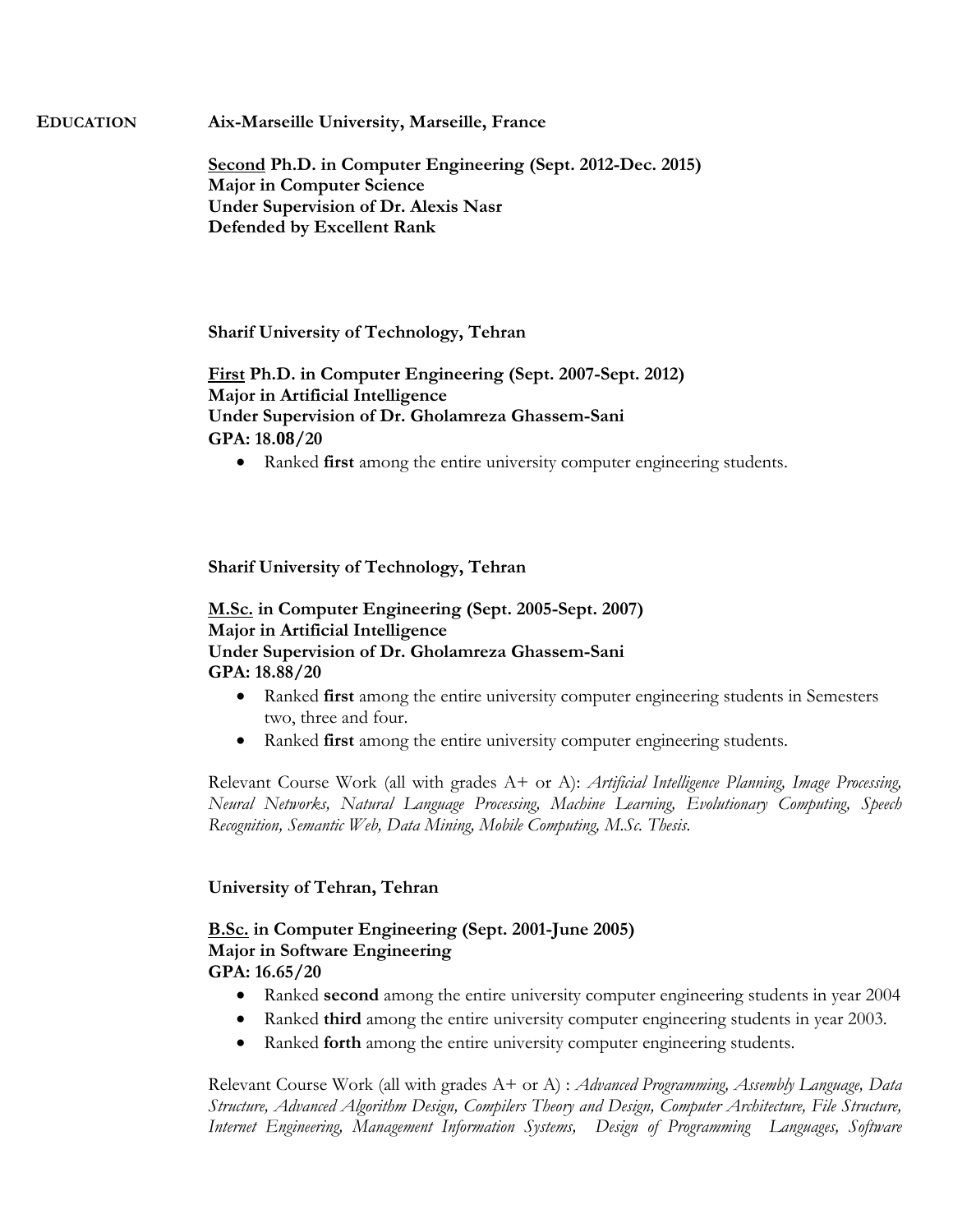*Engineering, Artificial Intelligence,* 

**Shariati High school, Rudsar, Guilan**

**Diploma in Mathematics and Physics (1997-2001) GPA: 19.81/20.0**

Ranked **first** among all high school students in all years.

#### **PUBLICATIONS Books:**

B3. **Mirroshandel, S. A.** "Opinion Mining". Persian and Computer Book, Samt publication (In Persian): To be published on Jan. 2021 (**Book Chapter**)

B2. **Mirroshandel, S. A.**, and Ghasemian F. "Automated Morphology Detection from Human Sperm Images". Intracytoplasmic Sperm Injection Book, Springer: Jan. 2018 (**Book Chapter**)

B1. **Mirroshandel, S. A.** "Basics of Compiler design". First Edition. Ostadi Publication, 2011. (In Persian)

#### **Journal Papers:**

J29. Bakhshinejad, M. and **Mirroshandel, S. A.** Real-time application of swarm and evolutionary algorithms for line follower automated guided vehicles: a comprehensive study. Evolutionary Intelligence, 2020.

J28. Dorry, B., **Mirroshandel, S. A.**, and Esmaeilpour, A., Investigation of game players' strategies using visualization techniques and data mining. SaaIran Journal, 2020.

J27. Mehrabi, S., **Mirroshandel, S. A.**, Ahmadifar, H., DeepSumm: A Novel Deep Learning-Based Multi-Lingual Multi-Documents Summarization System. journal of information systems and telecommunication, 2020.

J26. Javadi, S., Safa, R., Azizi, M., and **Mirroshandel, S. A.** A Recommendation System for Finding Experts in Online Scientific Communities. Journal of AI and Data Mining. 2020.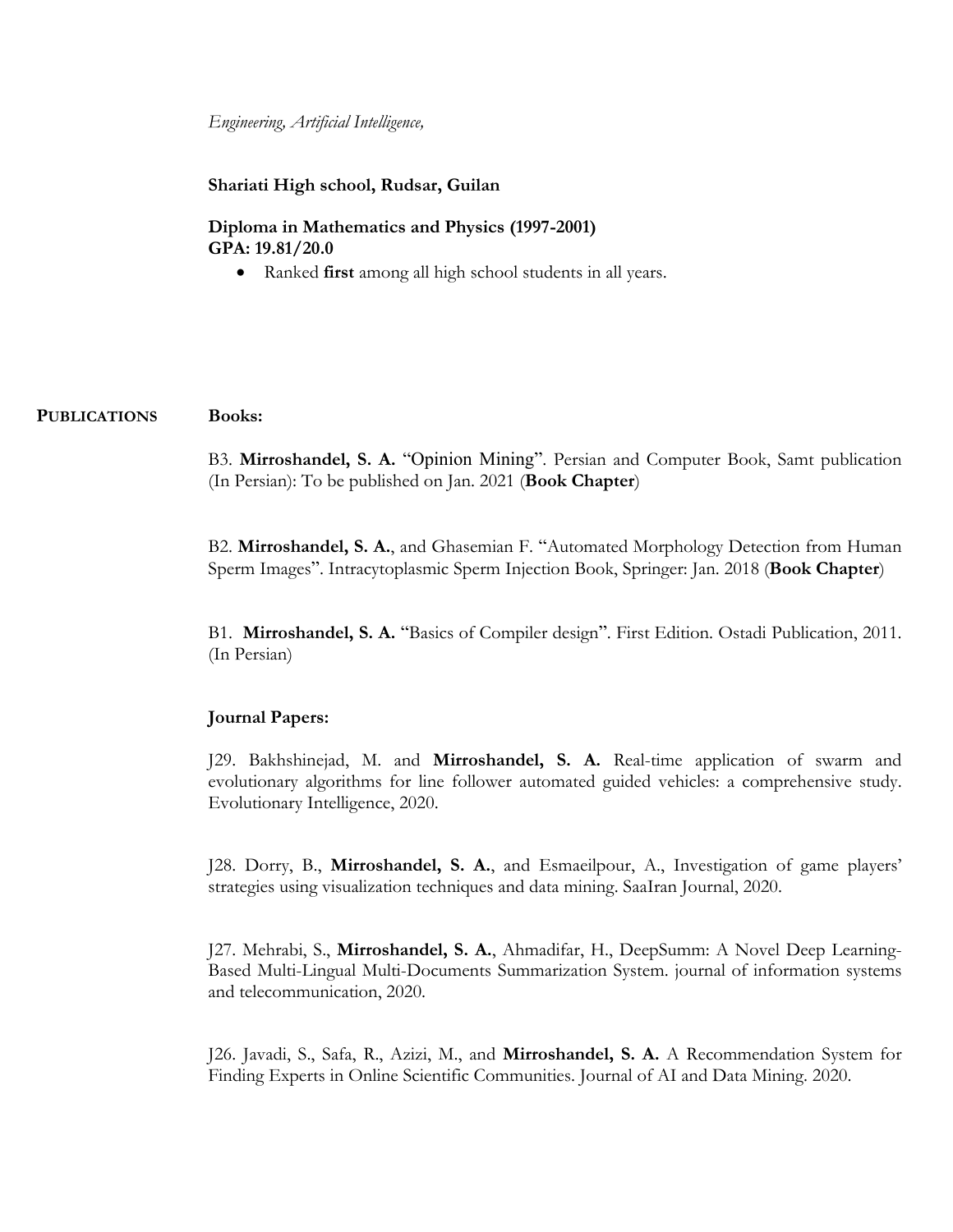J25. Darbandi, A. and **Mirroshandel, S. A.**, A Novel Rubik's Cube Problem Solver by Combining Group Theory and Genetic Algorithm. SN Computer Science 1.1, 2020.

J24. Javadi, S. and **Mirroshandel, S. A.** A novel deep learning method for automatic assessment of human sperm images. Computers in biology and medicine, Apr. 2019. https://doi.org/10.1016/j.compbiomed.2019.04.030.

J23. Ahangi, A., Langroudi, A. F., Yazdanpanah, F., and **Mirroshandel, S. A.** "A novel fusion mixture of active experts algorithm for traffic signs recognition". Multimedia Tools and Applications, Feb. 2019. https://doi.org/10.1007/s11042-019-7391-0.

J22. Maanijou, R. and **Mirroshandel, S. A.** "Introducing an expert system for prediction of soccer player ranking using ensemble learning". Neural Computing and Applications, Jan. 2019. https://doi.org/10.1007/s00521-019-04036-9

J21. Aliniya, Z. and **Mirroshandel, S. A.** "A novel combinatorial merge-split approach for automatic clustering using imperialist competitive algorithm". Journal of Expert Systems with Applications: Sep. 2018. https://doi.org/10.1016/j.eswa.2018.09.050

J20. Bakhshinejad, M. and **Mirroshandel, S. A.** "Harmony search path detection for vision based automated guided vehicle". Journal of Robotics and Autonomous Systems: Jun. 2018. https://doi.org/10.1016/j.robot.2018.06.008

J19. Safa, R., **Mirroshandel, S. A.**, Javadi, S., and Azizi, M., "Publication Venue Recommendation Based on Paper Title and Co-authors Network Journal of Information Systems & Telecommunication: 33--40, Jun. 2018.

J18. Mazaheri, E. and **Mirroshandel, S. A.** "Using Social Networks to Improve Customer Relationship Management". The CSI Journal on Computing Science and Information Technology 16(1): Aug. 2018 (In Persian).

J17. Boreshban, Y., Yousefinasab, H., and **Mirroshandel, S. A.** "Providing a religious corpus of Question Answering System in Persian". Journal of Signal and Data Processing: Apr. 2018. (In Persian)

J16. Kazemi, Y., **Mirroshandel, S. A.** "A novel method for predicting kidney stone type using ensemble learning". Artificial intelligence in medicine: Dec. 2017. https://doi.org/10.1016/j.artmed.2017.12.001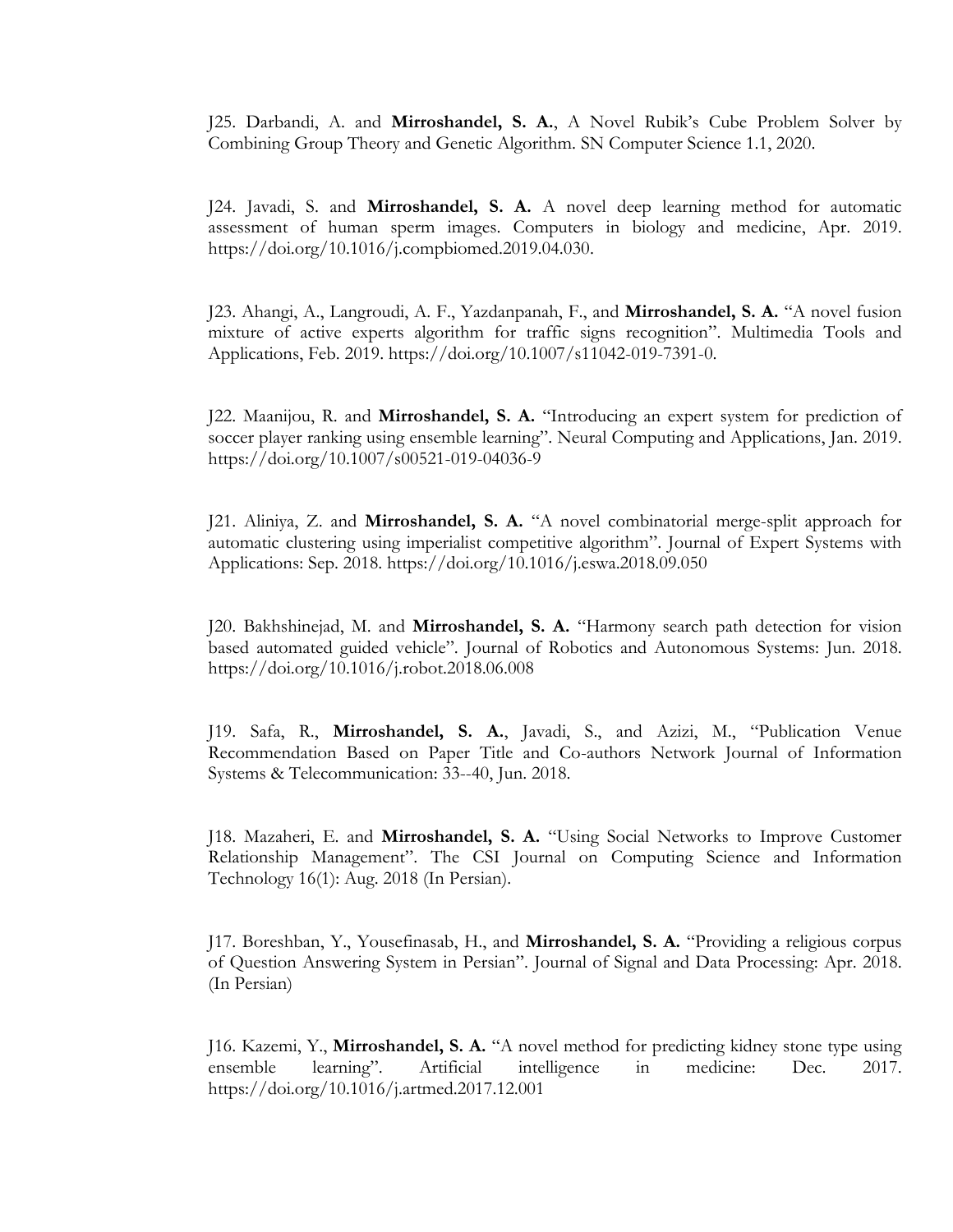J15. Ghasemian, M., **Mirroshandel, S. A.** and Zahiri, Z. "Impact of hormonal changes on the semen quality and assisted reproductive outcomes in infertile men". Journal of Applied Biomedicine 15(3): July 2017. https://doi.org/10.1016/j.jab.2017.04.003

J14. Maanijou, R., **Mirroshandel, S. A.** "Degarbayan: Developing a Persian Paraphrase Corpus by Crowd Sourcing". The CSI Journal on Computing Science and Information Technology 15(1): Aug. 2017 (In Persian).

J13. Mehrabi, Sh., **Mirroshandel, S. A.** and Ahmadifar, H. R. "Persian Multi-Documents Summarization by Deep Learning". The CSI Journal on Computing Science and Information Technology 14(2): May 2017 (In Persian).

J12. Shabani, M., **Mirroshandel, S. A.** and Asheri, H. "Selective Refining Harmony Search: A New Optimization Algorithm". Journal of Expert Systems with Applications: Apr. 2017. http://dx.doi.org/10.1016/j.eswa.2017.03.044

J11. Boreshban, Y. and **Mirroshandel, S. A.** "A novel question answering system for religious domain in Persian". Journal of Electrical Industries 8(2): Aug. 2017.

J10. **Mirroshandel, S. A.**, Ghasemian, F., and Monji-Azad, S. "Applying data mining techniques for increasing implantation rate by selecting best sperms for intra-cytoplasmic sperm injection treatment". Journal of Computer methods and programs in biomedicine 137(1): 215-- 229, Dec. 2016. http://dx.doi.org/10.1016/j.cmpb.2016.09.013.

J9. **Mirroshandel, S. A.** and Nasr, A. "Integrating Selectional Constraints and Subcategorization Frames in a Dependency Parser". Computational Linguistics Journal 42(1): 55--90, Feb. 2016. http://dx.doi.org/10.1162/COLI\_a\_00242.

J8. Ghasemian, F., **Mirroshandel, S. A.**, Monji-Azad, S., Azarnia, M., and Zahiri, Z. "An Efficient Method for Automatic Morphological Abnormality Detection from Human Sperm Images". Journal of Computer methods and programs in biomedicine 122(3): 409--420, Dec. 2015. http://dx.doi.org/10.1016/j.cmpb.2015.08.013.

J7. Khalatbari, S. and **Mirroshandel, S. A.** "Automatic Construction of Domain Ontology Using Wikipedia and Enhancing it by Google Search Engine". Journal of Information Systems & Telecommunication 3(4): 248--258, Dec. 2015.

J6. Nazari Soleimandarabi, M. and **Mirroshandel, S. A**. "A Novel Approach for Computing Semantic Relatedness of Geographic Terms". Indian Journal of Science and Technology 8(27): 1--11, Oct. 2015. DOI:10.17485/ijst/2015/v8i27/60811.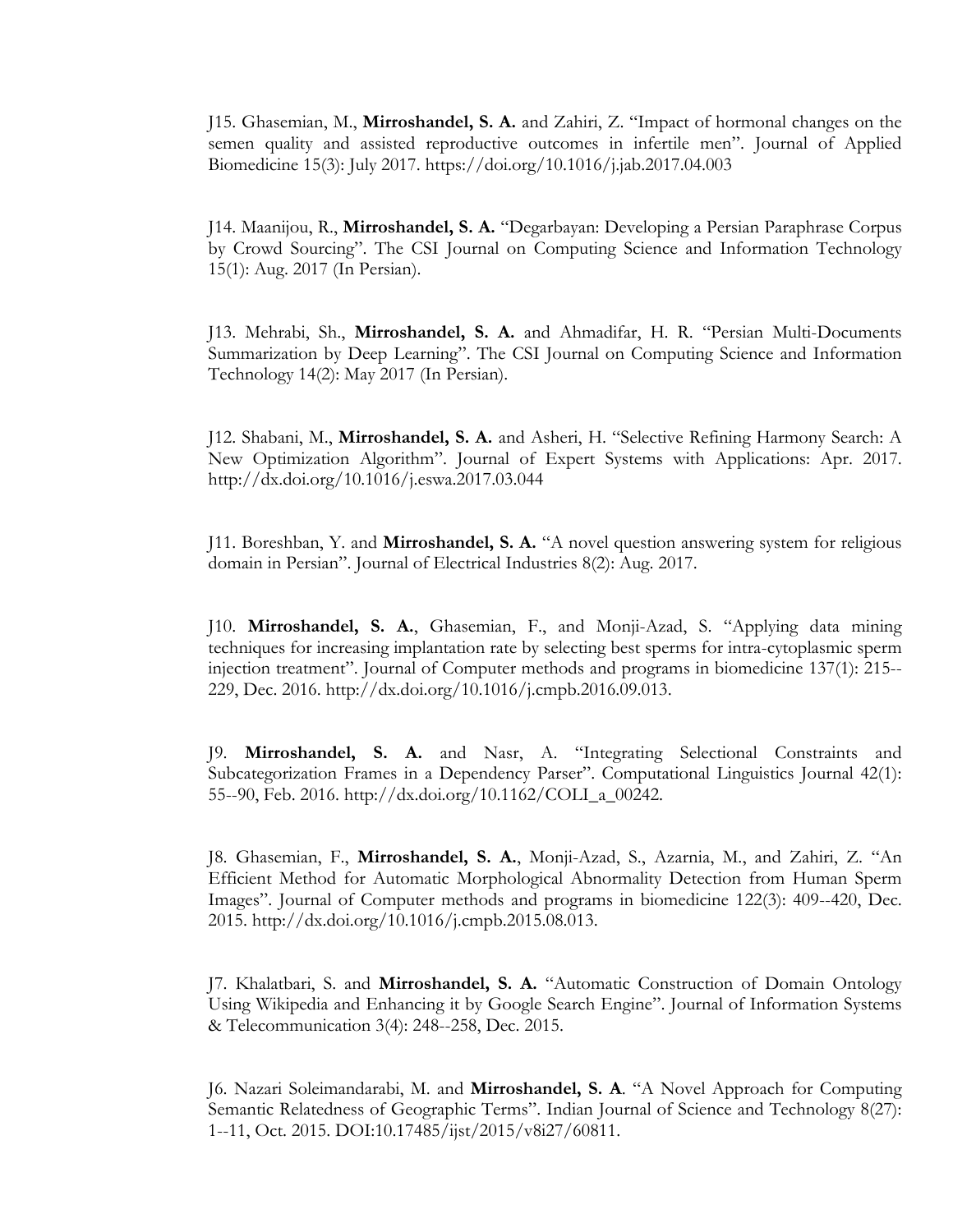J5. Ebrahimi, M., **Mirroshandel, S. A.**, and Aghaei, J. A. "The integrity of crime data set to improve the performance of data mining techniques to predict and detect crime". Journal of Electrical Industries 6(4): 5--12, Oct. 2015.

J4. Moradmard, A., **Mirroshandel, S. A.**, and Tahghighi, M. "A Novel Method for color Image Encryption Based On Hill algorithm and Magic Cube Rotation". Journal of Electrical Industries 5(4): 63--72, Oct. 2014.

J3. **Mirroshandel, S. A.** and Ghassem-Sani, G. R. "Towards Unsupervised Learning of Temporal Relations between Events". Journal of Artificial Intelligence Research (JAIR), 2012, Volume 45, 125-163, DOI: 10.1613/jair.3693.

J2. **Mirroshandel, S. A.**, Khayyamian, M., and Ghassem-Sani, G. R. "Syntactic Tree Kernels for Event-Time Temporal Relation Learning". Human Language Technology. Challenges for Computer Science and Linguistics, Lecture Notes in Computer Science, 2011, Volume 6562/2011, 213-223, DOI: 10.1007/978-3-642-20095-3\_20.

J1. **Mirroshandel, S. A.**, Ghassem-Sani, G. R., and Khayyamian, M. "Using Syntactic Feature based Kernels for Classifying Temporal Relations". Journal of Computer Science and Technology 26(1): 68--80 Jan. 2011. DOI: 10.1007/s11390-011-1112-0.

#### **Conference Papers:**

C35. Mojrian, M. and **Mirroshandel, S. A.** "Applying Genetic Algorithm in Automatic Text Summarization". Proceedings of the 23<sup>rd</sup> Annual Int. CSI Computer Conference (CSICC'2018), Tehran, Iran, March 2018.

C34. Ghahramani far, A. and **Mirroshandel, S. A.** "Keyword Extraction Combining Clustering and LDA". Proceedings of the 23rd Annual Int. CSI Computer Conference (CSICC'2018), Tehran, Iran, March 2018.

C33. Moharrami, N. and **Mirroshandel, S. A.** "A new method for E-Banking Customers Clustering". Proceedings of the 3<sup>rd</sup> International Conference of Pattern Recognition and Image Analysis (IPRIA 2017), ShahrKord, Iran, April 2017.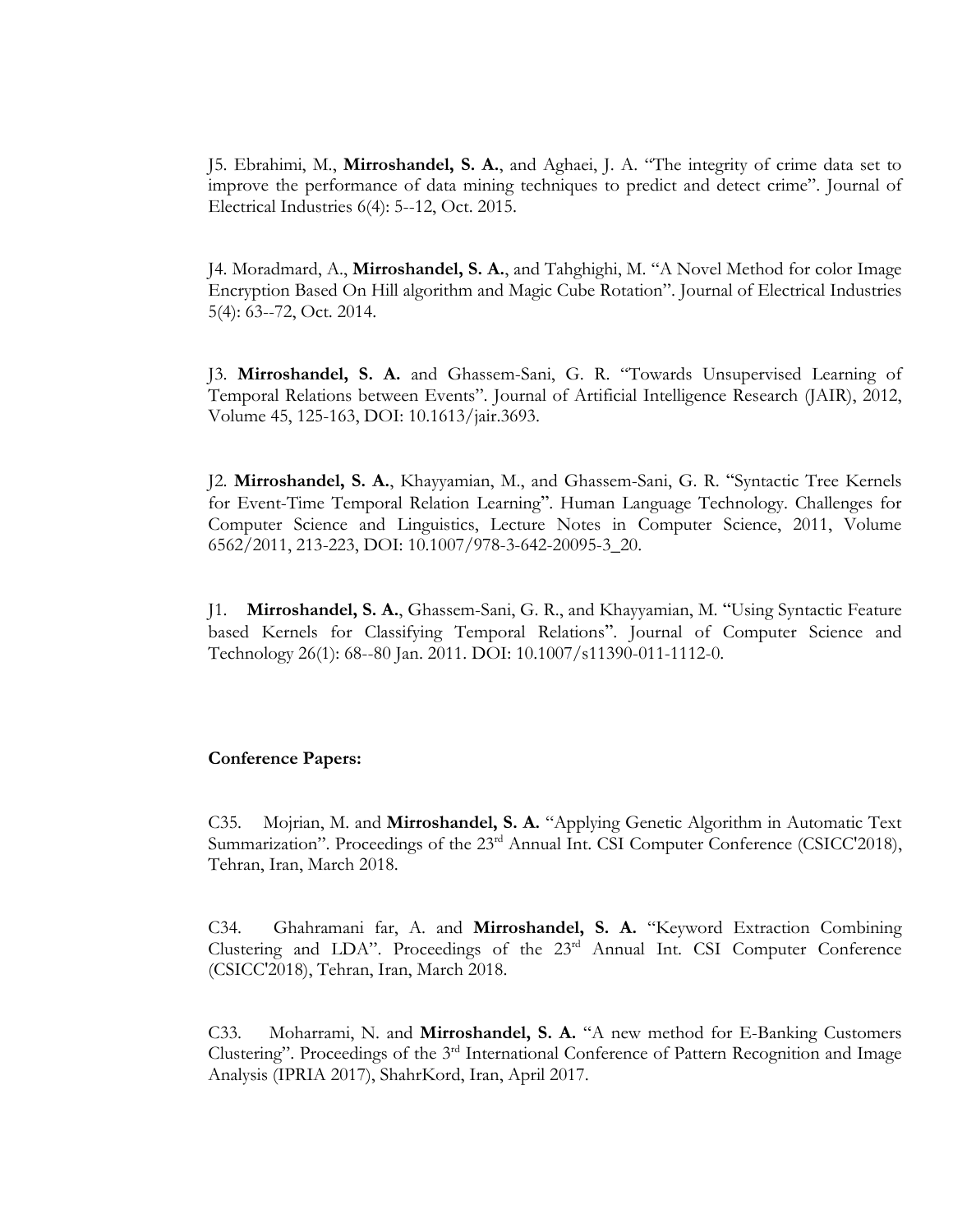C32. Torabi, H., **Mirroshandel, S. A.**, and Ahmadifar, H. "Text Summarization Using a Graph Clustering-based Architecture". Proceedings of the 3<sup>rd</sup> International Conference of Pattern Recognition and Image Analysis (IPRIA 2017), ShahrKord, Iran, April 2017.

C31. Maanijou, R. and **Mirroshandel, S. A.** "Degarbayan: Developing a Persian Paraphrase Corpus using Crowdsourcing". Proceedings of the 22nd Annual Int. CSI Computer Conference (CSICC'2017), Tehran, Iran, March 2017. **\*BEST PAPER AWARD\***

C30. Bakhshinejad, M. and **Mirroshandel, S. A.** "Path Detection Using Harmony Search in Automated Guided Vehicle". Proceedings of the 22<sup>nd</sup> Annual Int. CSI Computer Conference (CSICC'2017), Tehran, Iran, March 2017.

C29. Mokhtari, E. and **Mirroshandel, S. A.** "Improving Prediction Accuracy of Insurance Customers Clustering using Bagging Method". Proceedings of the 22nd Annual Int. CSI Computer Conference (CSICC'2017), Tehran, Iran, March 2017.

C28. Fallah, M. H., Ahmadifar, H., **Mirroshandel, S. A.**; and Baghaei, A. "A Novel Feature Selection Method based on Ant Colony Algorithm". Proceedings of the 22<sup>nd</sup> Annual Int. CSI Computer Conference (CSICC'2017), Tehran, Iran, March 2017.

C27. Abizad, S., Ahmadifar, H., and **Mirroshandel, S. A.** "A Novel Algorithm for Solving Gender Detection Problem". Proceedings of the 22<sup>nd</sup> Annual Int. CSI Computer Conference (CSICC'2017), Tehran, Iran, March 2017.

C26. Kamali, S. R. and **Mirroshandel, S. A.** "Developing a recommender system based on comments of users on video social network". Proceedings of the 22<sup>nd</sup> Annual Int. CSI Computer Conference (CSICC'2017), Tehran, Iran, March 2017.

C25. Sabeti, B., Hosseini, P., Ghassem-sani, G. R., and **Mirroshandel, S. A.** "LexiPers: An ontology based sentiment lexicon for Persian". Proceedings of the 2<sup>nd</sup> Global Conference on Artificial Intelligence (GCAI 2016), Berlin, Germany, September 2016.

C24. Gorji, A., Ahmadi, F., and **Mirroshandel, S. A.** "Correlation Analysis as a dependency measure for inferring from time-lagged gene regulatory network". Proceedings of the 8<sup>th</sup> international conference on Information and Knowledge Technology (IKT 2016), Hamedan, Iran, September 2016.

C23. Boreshban, Y. and **Mirroshandel, S. A.** "Rasael and Masaeil: Developing a Corpus on Persian Question and Answering". Proceedings of the 20<sup>th</sup> Annual Int. CSI Computer Conference (CSICC'2015), Mashhad, Iran, March 2015.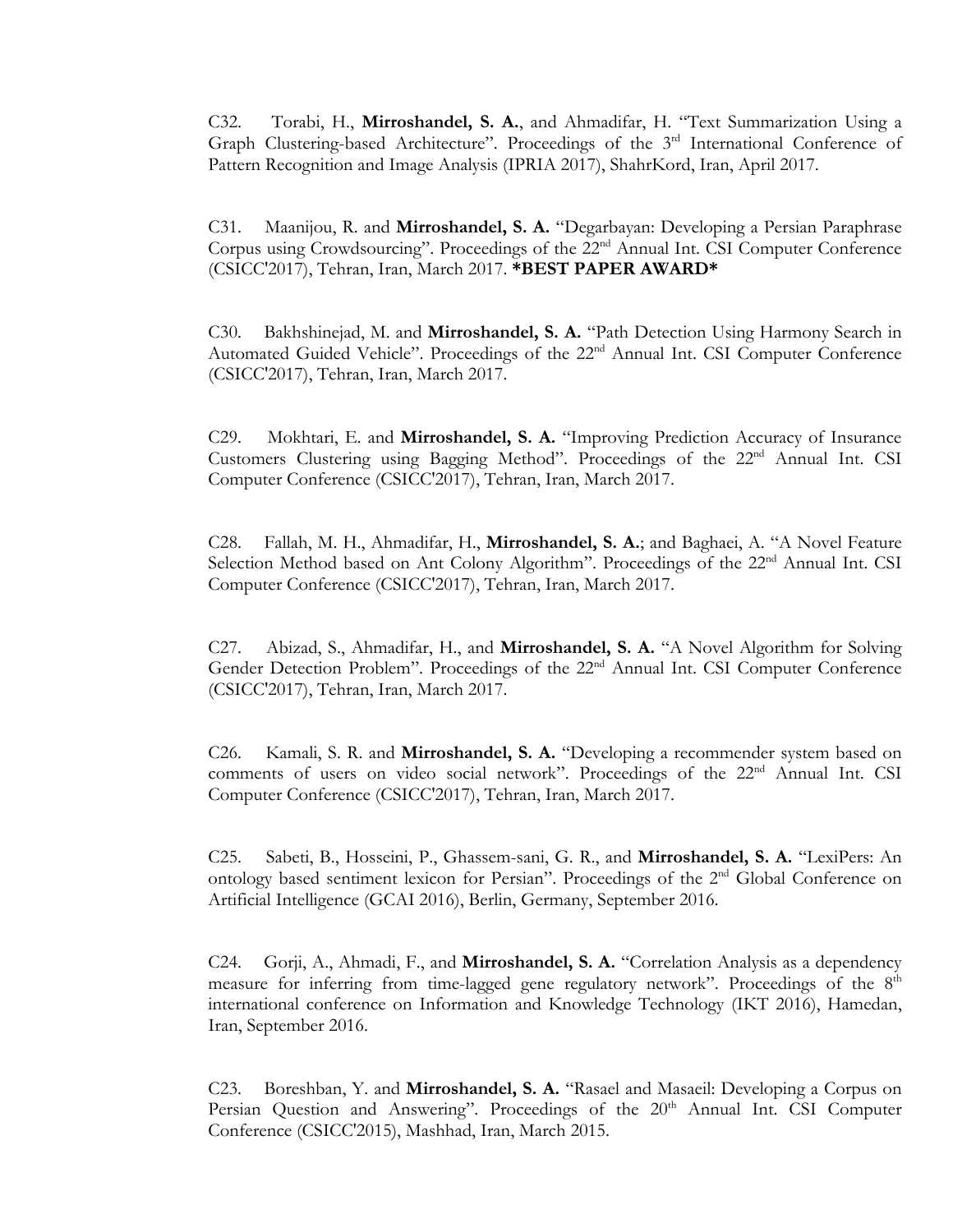C22. Hosseini, P., and **Mirroshandel, S. A.** "Sentiment Analysis Lexicon: Developing a sentiment lexicon for Persian based on Seed Words". Proceedings of the 3<sup>rd</sup> conference of Computational Linguistics (CLC 2014), Tehran, Iran, December 2014.

C21. Khalatbari, S. and **Mirroshandel, S. A.** "Automatic Ontology Construction and its Improvement using Google Search Engine". Proceedings of the 3<sup>rd</sup> conference of Computational Linguistics (CLC 2014), Tehran, Iran, December 2014.

C20. Hosseini, P., Maleki, H., Ahmadian, A., Anvari, M., and **Mirroshandel, S. A.** "A Persian Sentiment Analysis Corpus, SentiPers: Building a sentiment analysis corpus for Persian". Proceedings of the 3<sup>rd</sup> conference of Computational Linguistics (CLC 2014), Tehran, Iran, December 2014.

C19. Eshaghzadeh M., Ghassem-Sani G. R., **Mirroshandel, S. A.,** Yaghoobzadeh Y. and Karimi Hosseini N. Mirroshandel, S. A. and Ghassem-Sani, G. R. "Temporal Relation Classification in Persian and English contexts". Proceedings of the Recent Advances of Natural Language Processing (RANLP 2013), Hissar, Bulgaria, September 2013.

C18. **Mirroshandel, S. A.,** Nasr, A. and Sagot, B. "Introducing Subcategorization Frames in a Parser Using Sub-parses Recombining". Proceedings of the 2013 Conference of the North American Chapter of the Association for Computational Linguistics: Human Language Technologies (NAACL), Atlanta, USA, June 2013.

C17. Yaghoobzadeh Y., Ghassem-Sani G. R., **Mirroshandel, S. A.**, and Eshaghzadeh M. "ISO-TimeML Event Extraction in Persian Text". Proceedings of the 24th International Conference on Computational Linguistics (COLING), Mumbai, India, December 2012.

C16. **Mirroshandel, S. A.,** Nasr, A. and Le Roux, J. "Semi-supervised Dependency Parsing using Lexical Affinities". Proceedings of the 50<sup>th</sup> Annual Meeting of the Association for Computational Linguistics (ACL), Jeju, South Korea, July 2012.

C15. Le Roux, J., Favre, B., Nasr, A., and **Mirroshandel, S. A.** "Generative Constituent Parsing and Discriminative Dependency Reranking: Experiments on English and French". ACL Joint Workshop on Statistical Parsing and Semantic Processing of Morphologically Rich Languages, Jeju, South Korea, July 2012.

C14. **Mirroshandel, S. A.**, Ghassem-Sani, G. R. "Temporal Relation Classification Using Dependency Convolution Tree Kernels". Proceedings of the 5<sup>th</sup> Language & Technology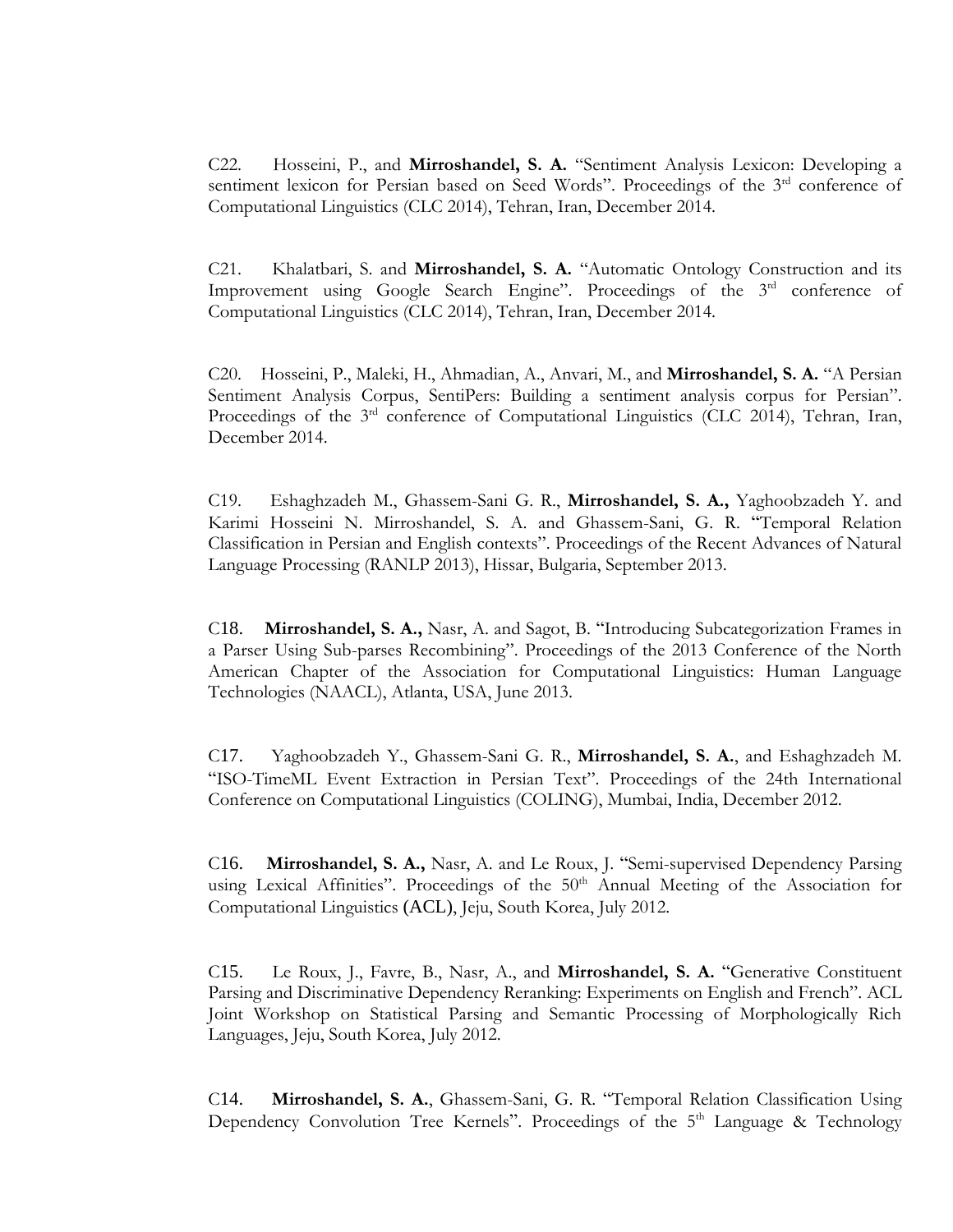Conference: Human Language Technologies as a Challenge for Computer Science and Linguistics, Poland, November 2011.

C13. **Mirroshandel, S. A.**, Ghassem-Sani, G. R., and Nasr, A. "Active Learning Strategies for Support Vector Machines, Application to Temporal Relation Classification". Proceedings of International Joint Conference on Natural Language Processing (IJCNLP 2011), Chiang Mai, Thailand, November 2011.

C12. **Mirroshandel, S. A.** and Nasr, A. "Active Learning for Dependency Parsing Using Partially Annotated Sentences". Proceedings of International Conference on Parsing Technologies (IWPT 2011), Dublin, Ireland, October 2011.

C11. **Mirroshandel, S. A.** and Ghassem-Sani, G. R. "Temporal Relation Extraction Using Expectation Maximization". Proceedings of the Recent Advances of Natural Language Processing (RANLP 2011), Hissar, Bulgaria, September 2011.

C10. Le Roux, J., Favre, B., **Mirroshandel, S. A.** and Nasr, A. "Modèles Génératif et Discriminant en Analyse Syntaxique : Expériences sur le Corpus Arboré de Paris 7". Proceedings of Traitement Automatique des Langues Naturelles (TALN), Montpellier, France, July 2011. **\*BEST PAPER AWARD\***

C9. Mostafazadeh, N., **Mirroshandel, S. A.**, Ghassem-Sani, G. R. and Bakhshandeh, O. "Pazesh: A Graph-Based Approach to Increase Readability of Automatic Text Summaries". Proceedings of Canadian Conference on Artificial Intelligence 2011, Canada, May 2011.

C8. **Mirroshandel, S. A.** and Ghassem-Sani, G. R. "Temporal Relations Learning with a Bootstrapped Cross-document Classifier". Proceedings of the 19<sup>th</sup> European Conference on Artificial Intelligence (ECAI 2010), Lisbon, Portugal, August 2010.

C7. **Mirroshandel, S. A.**, Khayyamian, M. and Ghassem-Sani, G. R. "Event-Time Temporal Relation Classification Using Syntactic Tree Kernels". Proceedings of the 4<sup>th</sup> Language & Technology Conference: Human Language Technologies as a Challenge for Computer Science and Linguistics, Poland, November 2009.

C6. **Mirroshandel, S. A.**, Ghassem-Sani, G. R. and Khayyamian, M. "Using Tree Kernels for Classifying Temporal Relations between Events". Proceedings of the 23rd Pacific Asia Conference on Language, Information and Computation (PACLIC23), Hong Kong, December 2009.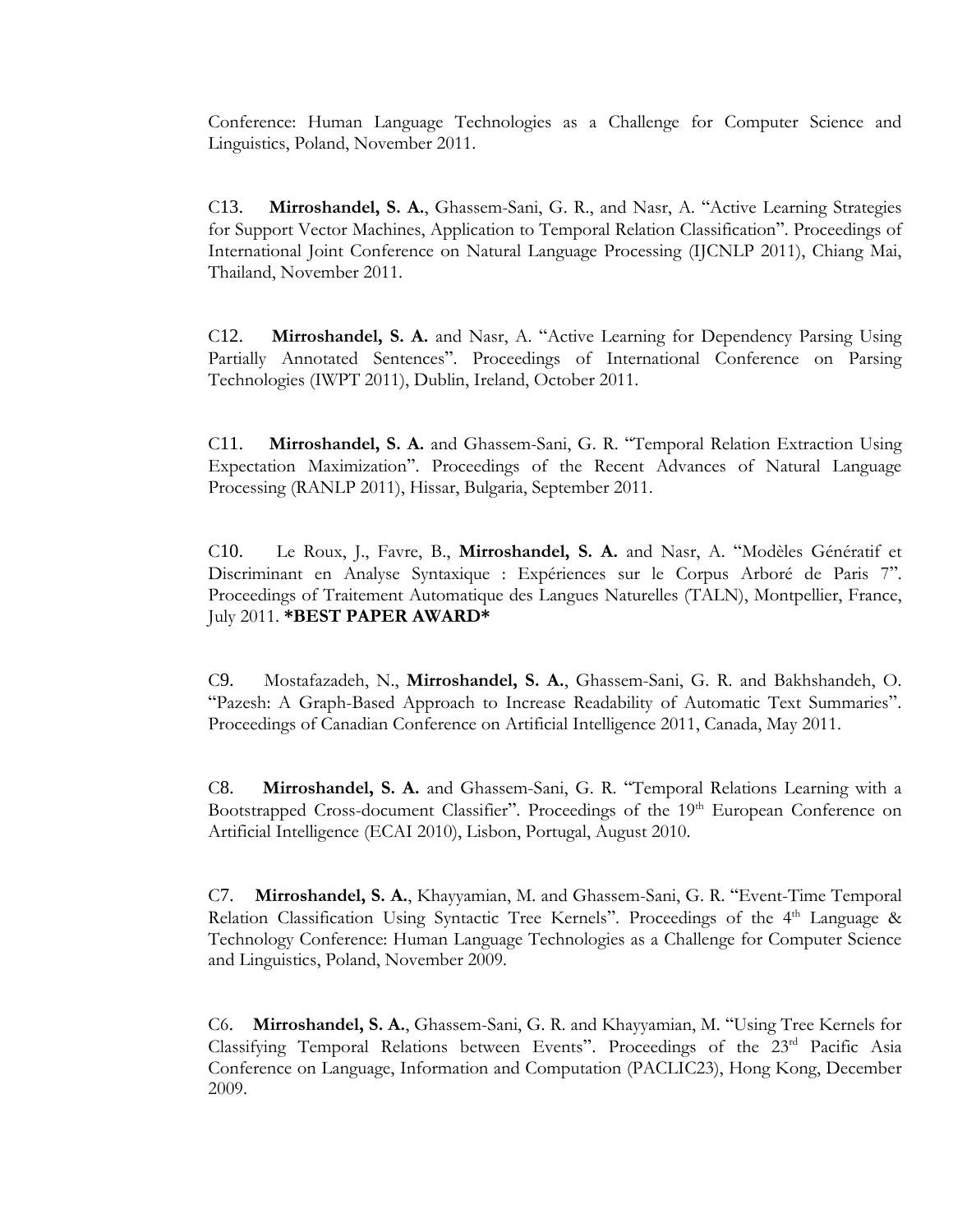C5. Khayyamian, M., **Mirroshandel, S. A.** and Abolhasani, H. "Boosting Syntactic Treebased Relation Extraction Performance Using a Generalized Convolution Tree Kernel". Proceedings of the 14<sup>th</sup> Annual Int. NAACL HLT SRWS 2009, Colorado, USA, June 2009.

C4. **Mirroshandel, S. A.**, Ghassem-Sani, G. R. and Nakhost H. "Supervised Grammar Induction Using Viterbi Algorithm". Proceedings of the 14<sup>th</sup> Annual Int. CSI Computer Conference (CSICC'2009), Tehran, Iran, March 2009.

C3. **Mirroshandel, S. A.** and Ghassem-Sani, G. R. "Unsupervised Grammar Induction Using a Parent Based Constituent Context Model". Proceedings of the 18<sup>th</sup> European Conference on Artificial Intelligence (ECAI 2008), University of Patras, Patras, Greece, July 2008.

C2. Honarpisheh, M A., GhassemSani, G. R. and **Mirroshandel, S. A.** "A Multi-document Multi-lingual Summarizer". Proceeding of the 3<sup>rd</sup> International Joint Conference on Natural Language Processing, Hyderabad, India, January 2008

C1. **Mirroshandel, S. A.**, GhassemSani, G. R. and Honarpisheh, M. A. "Using of the Constituent Context Model to Induce a Grammar for a Free Word Order Language: Persian". Proceedings of the 3<sup>rd</sup> Language & Technology Conference: Human Language Technologies as a Challenge for Computer Science and Linguistics, Poland, October 2007.

### **HONORS AND AWARDS**

- **(2020) Best Guilan Researcher Award,** among all professors in the Engineering field, Guilan province.
- **(2018) Best Researcher Award,** among about 100 professors of Faculty of Engineering, University of Guilan.
- **(2018) Best Applied Research Project Award** from Ministry of Science, Research and Technology (Nation-wide award)
- **(2018) Best Professor Award**, among about 100 professors of Faculty of Engineering, University of Guilan.
- **(2017) Best Researcher Award** at University of Guilan.
- **(2017) Best Paper Award** at CSICC 2017 Conference, Tehran, Iran.
- **(2015) Best Professor Award**, among all Computer Engineering department professors, Selected by students.
- **(2014) Best Professor Award**, among all Computer Engineering department professors, Selected by students.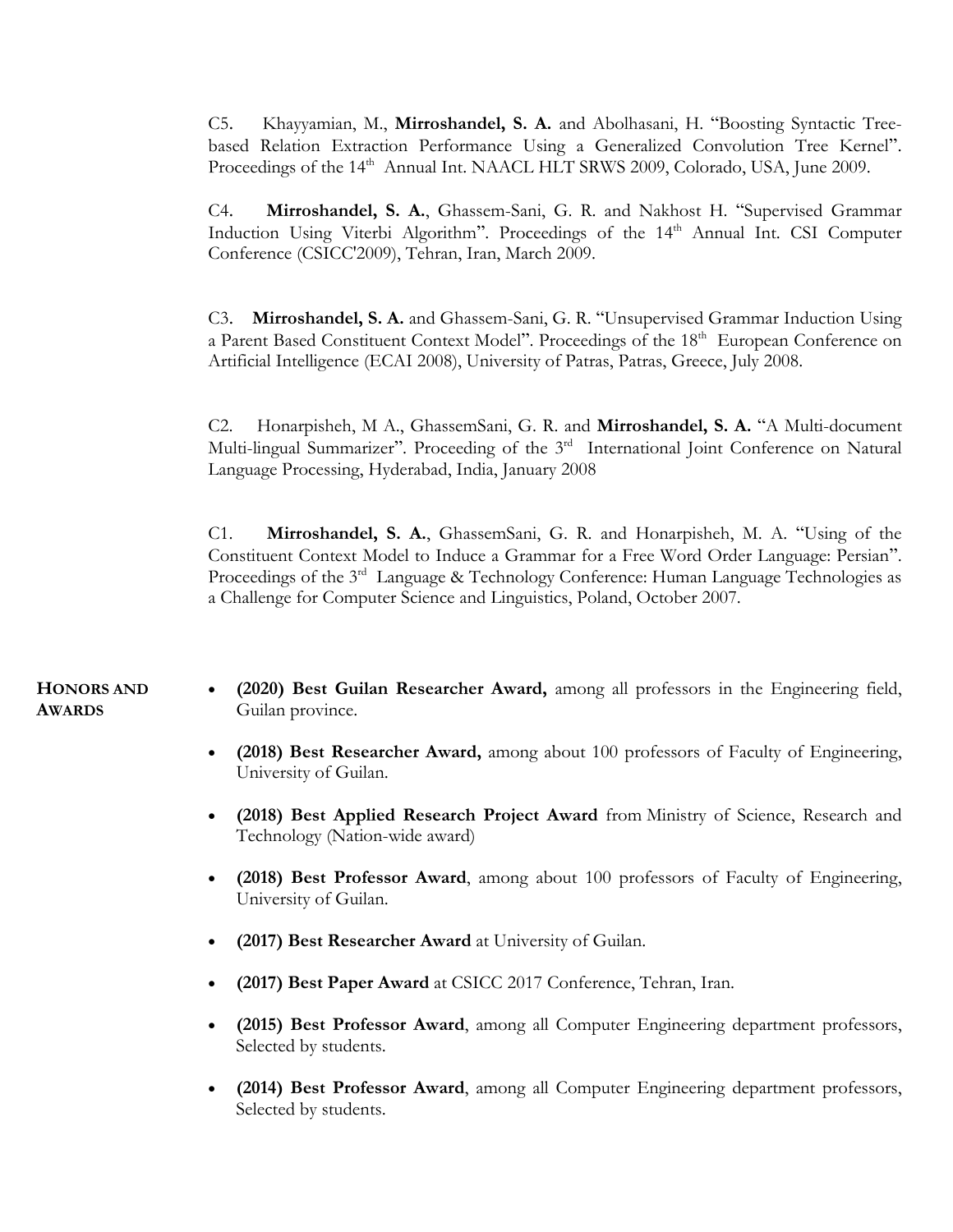- **(2011) Best Paper Award** at TALN 2011 Conference, Montpellier, France.
- **(2010-2011) Research grant from French National Research Agency (ANR)** for working on project "Large coverage probabilistic syntactic parsing of French (SEQUOIA)".
- **(2009) First Rank Award,** for achieving the best GPA among all university Computer Engineering students.
- **(2007) Ph.D. Admission** from **Sharif University of Technology**, Tehran.
- **(2007) Ph.D. Admission** from **University of Tehran**, Tehran.
- **(2007) Ph.D. Admission** from **Amirkabir University of Technology**, Tehran.
- **(2007) Ph.D. Admission** from **University of Tarbiat Modarres**, Tehran.
- **(2007) First Rank Award,** for achieving the best GPA among all university Computer Engineering students.
- **(2006) First Rank Award,** for achieving the best GPA among all university Computer Engineering students.
- **(2005) Top 0.1% (Ranked 16th),** *National Olympiad of Academic Students in Computer Engineering among all BS Students*, very competitive with nearly 30,000 participants.
- **(2005) Second Team Rank in ACM programming contest,** for achieving the second place among all university Computer Engineering students in ACM programming contest and participating in final Asian level.
- **(2004) Second Rank and F.O.E Award,** *F.O.E* (*Faculty of Engineering) 2nd Award* for achieving the second GPA among all university Computer Engineering students and appreciated by the Faculty Dean.
- **(2003) Third Rank and F.O.E Award,** *F.O.E* (*Faculty of Engineering) 3rd Award* for achieving the third GPA among all university Computer Engineering students and appreciated by the Faculty Dean.
- **(2001) Top 0.01% (Ranked 88***th***),** *nationwide entrance exam of Iranian Universities*, very competitive with nearly 500,000 participants.
- **(1990-2001) First Rank,** *In all years of school and high school.*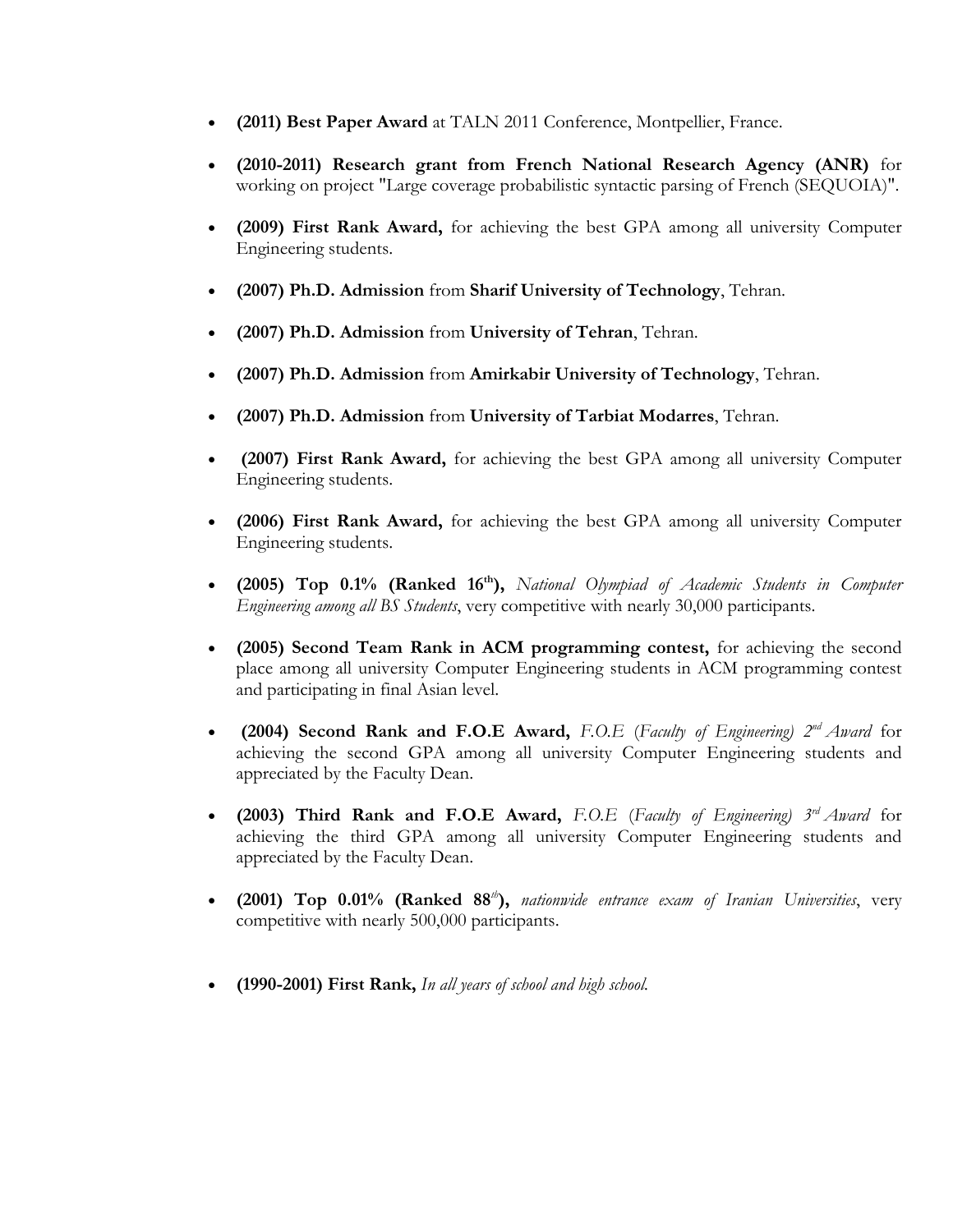**RESEARCH and WORK EXPERIENCES**

| September 2016<br>until now               | Designing and implementation of a Big Data Recommender System                                                                                                                                                                                                                                                                        |
|-------------------------------------------|--------------------------------------------------------------------------------------------------------------------------------------------------------------------------------------------------------------------------------------------------------------------------------------------------------------------------------------|
|                                           | We are working to employ Machine Learning techniques to enhance the quality of<br>Recommender systems for text resources such as books and academic papers. It is a huge<br>dataset with more than 200,000,000 documents.                                                                                                            |
| September 2017                            | Prediction of Water usage of customers in Guilan Province                                                                                                                                                                                                                                                                            |
| until now                                 | In this project, our focus is prediction of water usage of customers in Guilan province. We have<br>applied Time Series Analysis techniques in this project.                                                                                                                                                                         |
| September 2017<br>until September         | Detecting Behavioral Patterns of Non-Technical Losses in Power Distribution by<br>applying Time Series Analysis                                                                                                                                                                                                                      |
| 2019                                      | In this project, we have identified the abnormal behavior of customers in power consumption.<br>In this project, the behavior of over 200,000 customers were studied.                                                                                                                                                                |
| September 2017<br>until September<br>2019 | Applying data mining algorithms to improve customer relationship management in the<br>dairy industry                                                                                                                                                                                                                                 |
|                                           | In this project, in order to develop time series forecasting models, sales data of some of the<br>products of one of the dairy products manufacturers were investigated and preprocessed. Sales<br>and products returns forecasting models for each of the products under study were developed<br>based on deep learning algorithms. |
| September 2016                            | <b>Intelligence Advertising Using Data Mining Techniques</b>                                                                                                                                                                                                                                                                         |
| until September<br>2018                   | In this project, we have provided a solution to identify the customer's function in purchasing by<br>combining clustering method with classification and combining association rules with<br>classification in order to provide an appropriate advertisement.                                                                        |
| September 2016<br>until September<br>2018 | Prediction of respiratory attacks process considering climate condition based on Time<br><b>Series Analysis Techniques</b>                                                                                                                                                                                                           |
|                                           | We have found a model is finding a way to decrease the consequences of respiratory disease<br>occurrence for health care center that accept this kind of patient.                                                                                                                                                                    |
| December 2017<br>until now                | Deep Learning for Event and Temporal Relation Extraction                                                                                                                                                                                                                                                                             |
|                                           | In this project, we have focused on applying deep learning for extraction of events and<br>temporal relation extraction from text, especially in Persian.                                                                                                                                                                            |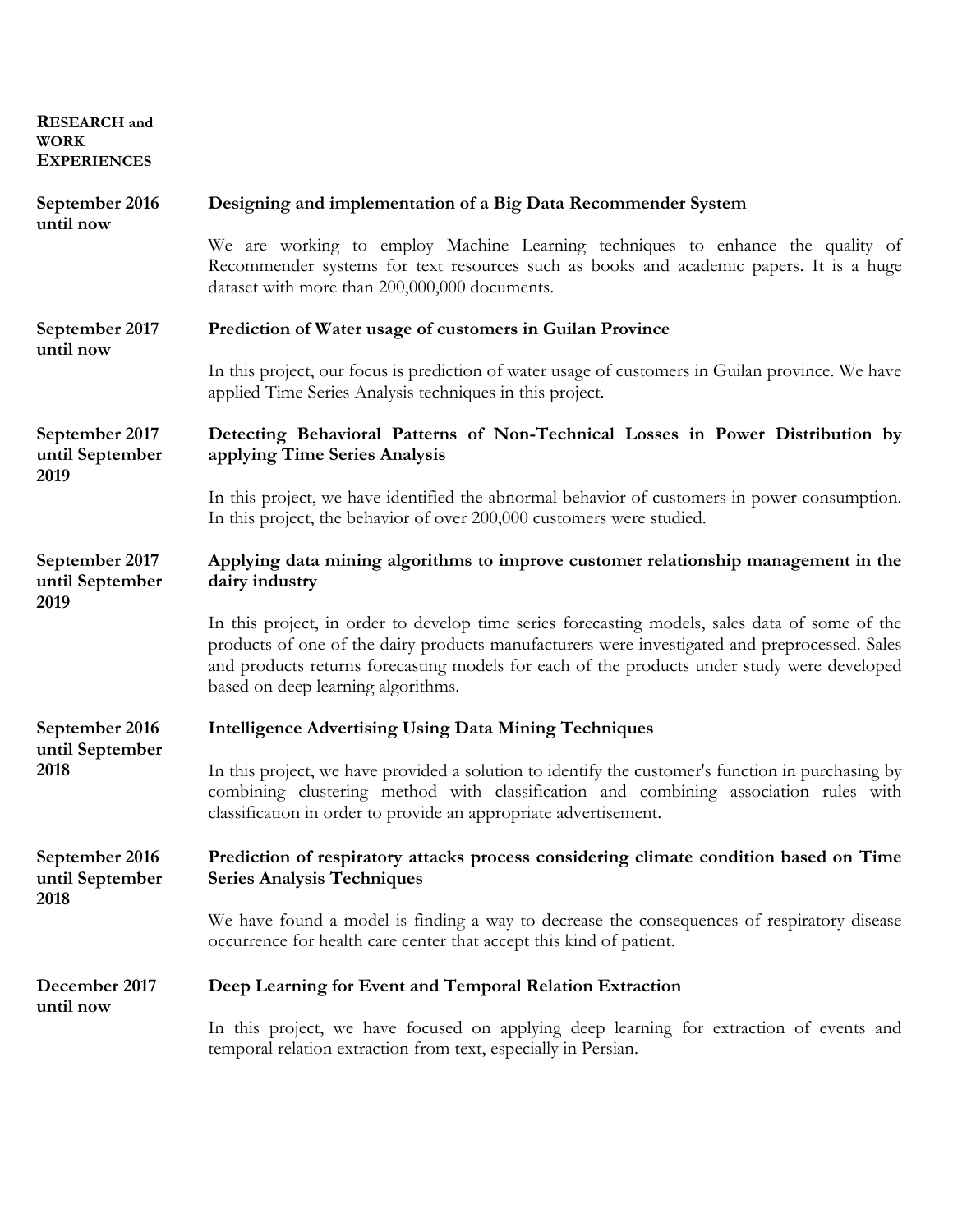| December 2017<br>until now             | Automatic Configuration of Hyper-parameters in Deep Learning                                                                                                                               |  |
|----------------------------------------|--------------------------------------------------------------------------------------------------------------------------------------------------------------------------------------------|--|
|                                        | In this project, we have focused on some machine learning and meta-heuristic algorithms to<br>automatically configure the hyper-parameters in deep Learning.                               |  |
| September 2017<br>until now            | Deep Learning for Medical Image Processing in IVF-ICSI Treatment                                                                                                                           |  |
|                                        | In this project, we are working in deep learning in image processing for automatically detection<br>of best sperms and oocytes in IVF-ICSI treatment for infertile couples.                |  |
| December 2016<br>until April 2018      | Applying Data Mining Techniques to Medical Datasets                                                                                                                                        |  |
|                                        | In this project, different data mining techniques were applied to different medical datasets (e.g.,<br>Infertility dataset and Kidney Disease dataset).                                    |  |
| April 2016 until<br>December 2017      | A Gender Detection System for Persian                                                                                                                                                      |  |
|                                        | In collaboration with my lab members, we are working on a system in Persian to detect the<br>gender of writers in weblogs. In this project, we prepared a hand-made corpus for this issue. |  |
| January 2016 until<br>now              | A Persian Summarization System using Deep Learning                                                                                                                                         |  |
|                                        | In collaboration with my lab members, we are working on a summarization system that uses<br>deep learning technique.                                                                       |  |
| January 2016 until                     | A Paraphrase Detection System for Persian                                                                                                                                                  |  |
| September 2017                         | In collaboration with my lab members, we have prepared a corpus for paraphrase detection<br>task. Now, we are working on applying machine learning techniques to this task.                |  |
| October 2015 until<br><b>July 2017</b> | A Sentiment Analysis System for Persian                                                                                                                                                    |  |
|                                        | In collaboration with my lab members, we have created a large dataset for sentiment analysis<br>task. Then, we have designed a sentiment analysis system for Persian.                      |  |
| January 2014 until<br>September 2016   | <b>Automatic Ontology Extraction from Wikipedia</b>                                                                                                                                        |  |
|                                        | In collaboration with my lab members, we have automatically extracted ontology from<br>Wikipedia. Domain of our work was about animals.                                                    |  |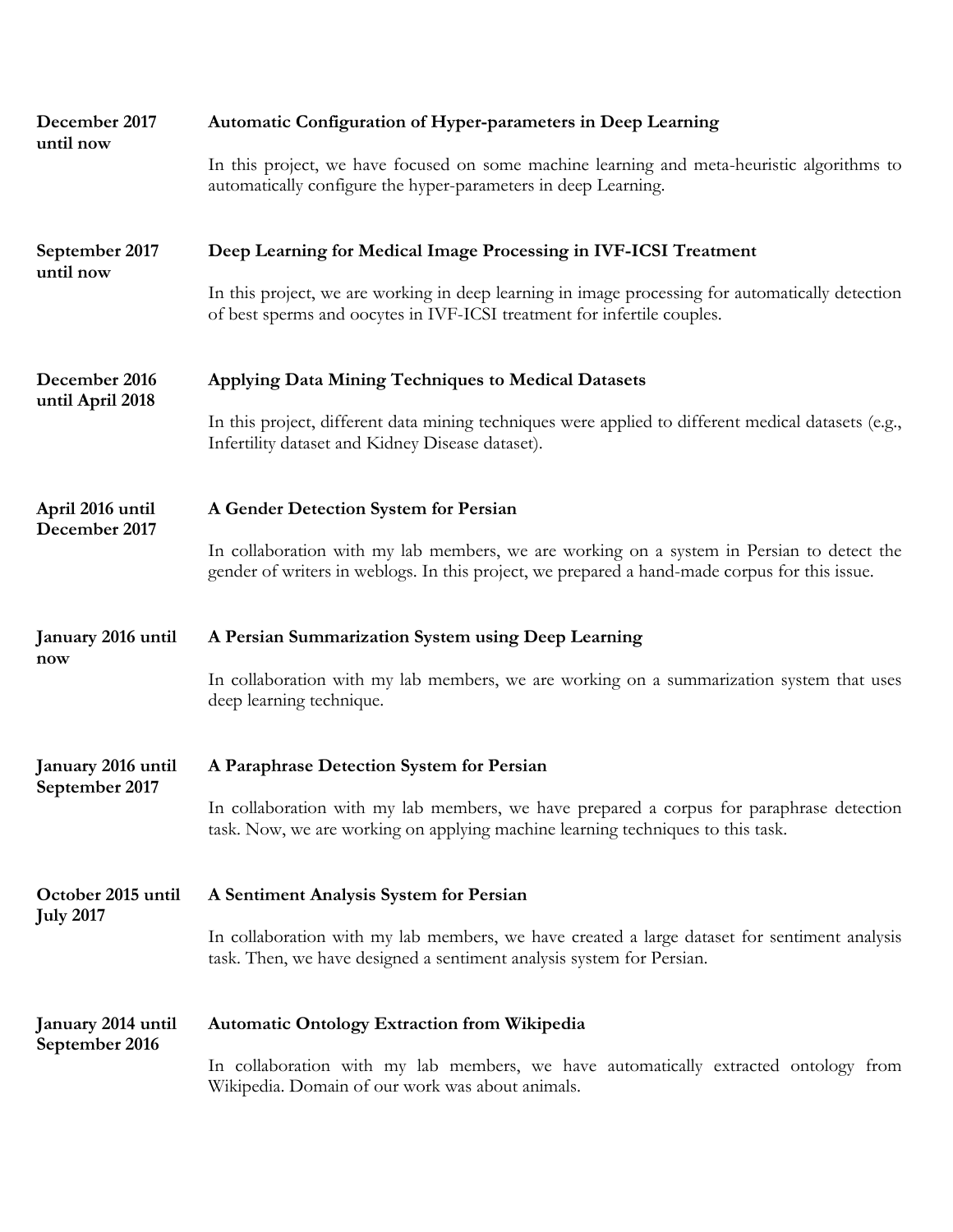| January 2014 until<br>September 2016 | A System for Best Sperm Selection using Artificial Intelligence in Infertility Treatment                                                                                                                                                                                                                                                                                                                               |  |
|--------------------------------------|------------------------------------------------------------------------------------------------------------------------------------------------------------------------------------------------------------------------------------------------------------------------------------------------------------------------------------------------------------------------------------------------------------------------|--|
|                                      | In collaboration with my lab members, we have created a system that takes the picture of each<br>sperm as input. Then, we applied image processing technique to extract features of the target<br>sperm. Finally, by applying data mining techniques on the extracted features, we are able to<br>select the best sperm for infertility treatment. Our designed system is the state-of-the-art system<br>in this task. |  |
| January 2014 until<br>September 2016 | A Question Answering system on Religious Texts                                                                                                                                                                                                                                                                                                                                                                         |  |
|                                      | In collaboration with my lab members, we have designed a question answering system for<br>religious texts.                                                                                                                                                                                                                                                                                                             |  |
| January 2014 until<br>January 2016   | <b>Semi-Supervised Parsing Techniques</b>                                                                                                                                                                                                                                                                                                                                                                              |  |
|                                      | Under supervision of Professor Nasr. We are working to employ some unannotated data to<br>build a state-of-the-art parser for French.                                                                                                                                                                                                                                                                                  |  |
| January 2011 until<br>October 2015   | Applying Active Learning to Dependency Parsing                                                                                                                                                                                                                                                                                                                                                                         |  |
|                                      | Under supervision of Professor Nasr. Our work led to a highly accurate system for dependency<br>parsing of sentences.                                                                                                                                                                                                                                                                                                  |  |
| October 2010 until<br>October 2011   | A System for Persian Summarization                                                                                                                                                                                                                                                                                                                                                                                     |  |
|                                      | Under supervision of Professor Ghassem-Sani. Our work led to a system for Persian<br>summarization.                                                                                                                                                                                                                                                                                                                    |  |
| July 2010 until<br>October 2012      | A System for Temporal Relation Extraction between Events                                                                                                                                                                                                                                                                                                                                                               |  |
|                                      | Under supervision of Professor Ghassem-Sani. Our work led to a system for temporal relation<br>extraction especially in English.                                                                                                                                                                                                                                                                                       |  |
| October 2008 until<br>September 2009 | A System for Co-Reference Resolution in English and Persian Languages                                                                                                                                                                                                                                                                                                                                                  |  |
|                                      | Under supervision of Professor Ghassem-Sani. Our work led to a system for co-reference<br>resolution in English and Persian.                                                                                                                                                                                                                                                                                           |  |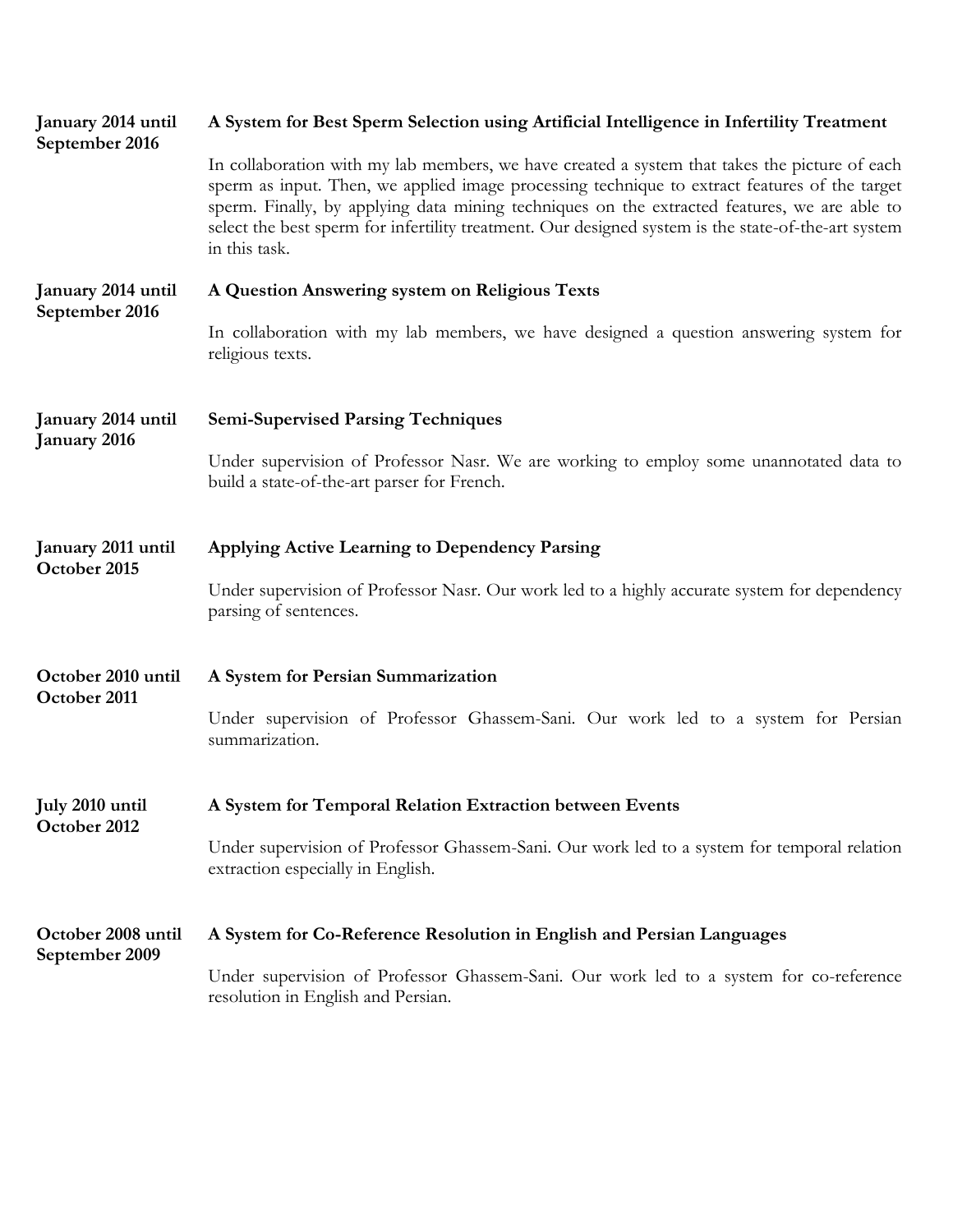| September 2007<br>until September<br>2008                        | A Text Mining System for Relation Extraction                                                                                                                                                                                                                                                                                                                                                                                                                            |  |
|------------------------------------------------------------------|-------------------------------------------------------------------------------------------------------------------------------------------------------------------------------------------------------------------------------------------------------------------------------------------------------------------------------------------------------------------------------------------------------------------------------------------------------------------------|--|
|                                                                  | Under supervision of Professor Abolhassani. Relation Extraction is a branch of text mining. In<br>this project, we have proposed new methods for relation extraction from different texts.                                                                                                                                                                                                                                                                              |  |
| September 2007<br>until October 2009                             | <b>Unsupervised Grammar Induction using Constituent Context Model</b>                                                                                                                                                                                                                                                                                                                                                                                                   |  |
|                                                                  | Under supervision of Professor Ghassem Sani. Our work led to a system that induces the<br>grammar of English and Persian languages in unsupervised manner. (Please see the publication<br>Section).                                                                                                                                                                                                                                                                     |  |
| June 2006 until<br>September 2007                                | A Multi-document Multi-lingual Summarization System                                                                                                                                                                                                                                                                                                                                                                                                                     |  |
|                                                                  | Under supervision of Professor Ghassem Sani. Our work led to a system that summarizes the<br>text of variety of languages. (Please see the publication Section).                                                                                                                                                                                                                                                                                                        |  |
| June 2006 until<br>September 2007                                | Salt and Pepper Noise Removal using Cellular Learning Automata                                                                                                                                                                                                                                                                                                                                                                                                          |  |
|                                                                  | Under supervision of Professor Jamzad and Professor Beigy. In this project, we proposed a<br>new approach for removing salt and pepper noise in images. (Please see the publication<br>Section).                                                                                                                                                                                                                                                                        |  |
| March 2006 until<br>August 2006                                  | Designing and Implementing a Human Resource Management (HRM) and a Supply<br>Chain Management (SCM) Systems for an ERP                                                                                                                                                                                                                                                                                                                                                  |  |
|                                                                  | Under supervision of Professor Sirjani. In this project, I designed the HRM and SCM systems<br>for an ERP system, and I implemented these systems.                                                                                                                                                                                                                                                                                                                      |  |
| April 2005 until<br>September 2005                               | Designing and Implementing an Hospital Information System (HIS)                                                                                                                                                                                                                                                                                                                                                                                                         |  |
|                                                                  | Under supervision of Professor Sirjani. In this project, we designed and implemented an HIS<br>for Shariati hospital.                                                                                                                                                                                                                                                                                                                                                   |  |
| October 2003 until<br>February 2004                              | <b>Intrusion Detection System (IDS)</b>                                                                                                                                                                                                                                                                                                                                                                                                                                 |  |
|                                                                  | In this project, we extended the Snort 2.0 system for IDS.                                                                                                                                                                                                                                                                                                                                                                                                              |  |
| <b>TEACHING AND</b><br><b>PROFESSIONAL</b><br><b>EXPERIENCES</b> | (2018 - now) - Associate Professor, Natural Language Processing, Advance Software<br>Engineering, Data Mining, Machine Learning, Operating Systems, Data Structures,<br>Compilers, Artificial Intelligence, Advanced Programming, Department of Computer<br>Engineering, University of Guilan.<br>(2012 - 2018) - Assistant Professor, Natural Language Processing, Advance Software<br>Engineering, Data Mining, Machine Learning, Operating Systems, Data Structures, |  |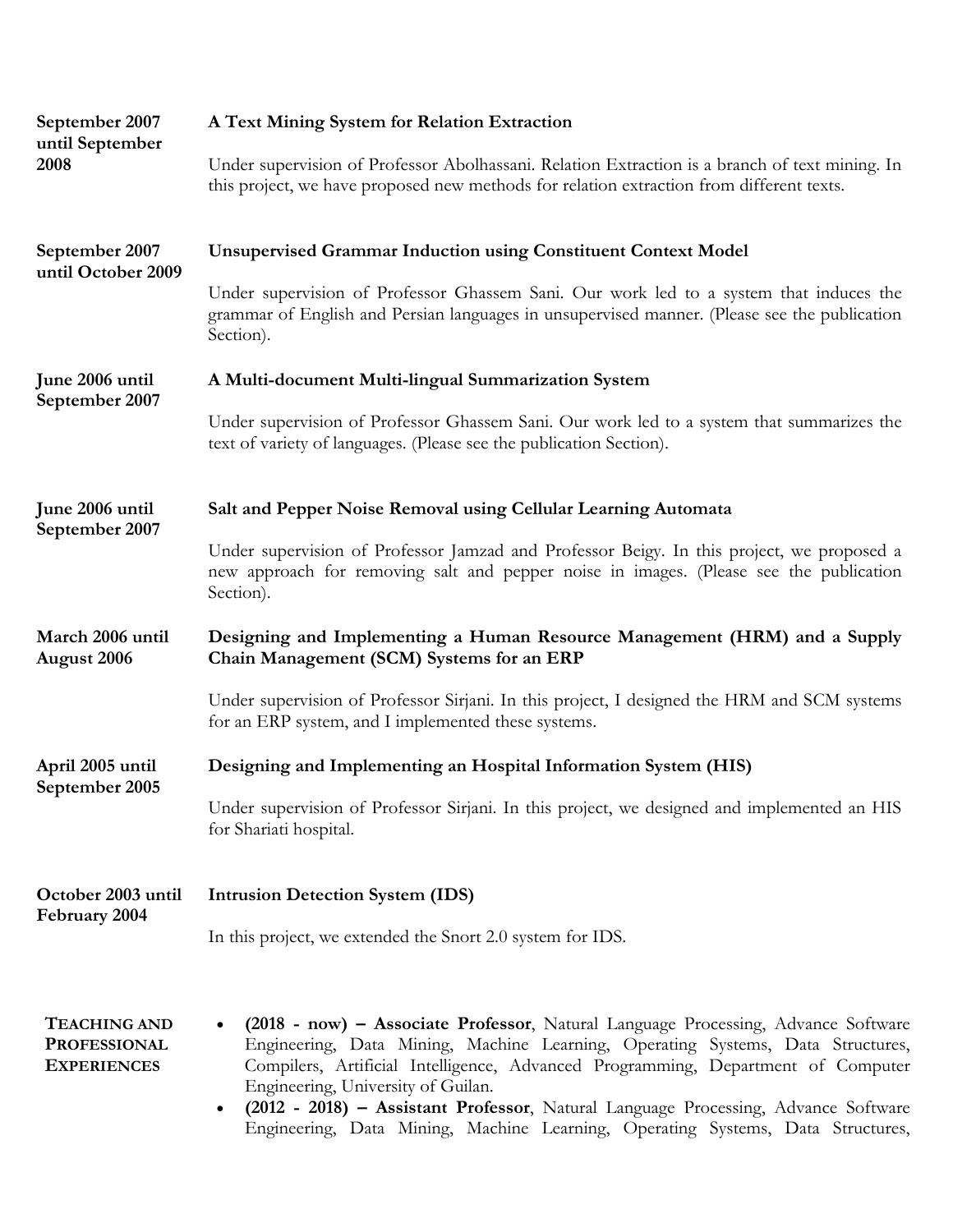Compilers, Artificial Intelligence, Advanced Programming, Department of Computer Engineering, University of Guilan.

- **(Spring 2009) - Lecturer**, Algorithm Design course, and Operating Systems Lab, Department of Computer Engineering, Shahriar Azad University.
- **(Spring 2008) - Lecturer**, Artificial Intelligence course, Department of Computer Engineering, Alzahra University.
- **(2007 - 2008) – Teacher Assistants Coordinator**, CE Faculty, Sharif University of Technology.
- **(Fall 2007) - Lecturer**, Artificial Intelligence course (for Shahed Students), CE Faculty, Sharif University of Technology.
- **(Spring 2007) - Teaching Assistant**, Natural Language Processing course (Dr. Ghassem Sani), CE Faculty, Sharif University of Technology.
- **(Spring 2007) - Teaching Assistant**, Machine Learning course (Dr. Beigy), CE Faculty, Sharif University of Technology.
- **(Spring 2003 & Fall 2004) - Teaching Assistant**, Advanced Programming course (Dr. Abedi Nejad) , ECE Dept., University of Tehran.
- **(2005) - Scientific Programmer,** Membership in the Faculty of Engineering ACM Programming Contest Team to participate in the Asian Regional contests.

# **M.Sc. Project Supervision**

- Using Active Learning for Intrusion Detection Enhancement
- Topic Detection and Tracking
- Spam Detection in Web
- Using Data Mining for Crime Prevention
- Sentiment Analysis in Text
- Using Confidence Measure in Natural Language Processing Applications
- Automatic Construction of Anthology using Wikipedia
- Building a Semantic Parser in English
- Using Data Mining for Customer Relationship Management
- Using GPU in Natural Language Processing Applications
- Designing a Movie Recommender System
- Analyzing Computer Games using Data Mining
- A Recommender System for Academic Purposes
- Customized Search in Academic Resources
- Data Mining in Supply Chain Management
- Using Cellular Learning Automata for Ad-hoc Networks Routing

# **SKILLS Languages:**

- o Expert in Java, Java EE Technologies, Web Programming,
- o Proficient in C++, Python, PC Assembly, Latex, Prolog, XML.
- **Environments:** Linux, Windows, MS-DOS.
- **Natural Languages:** Fluent in Persian and English; Familiar with Arabic and French.